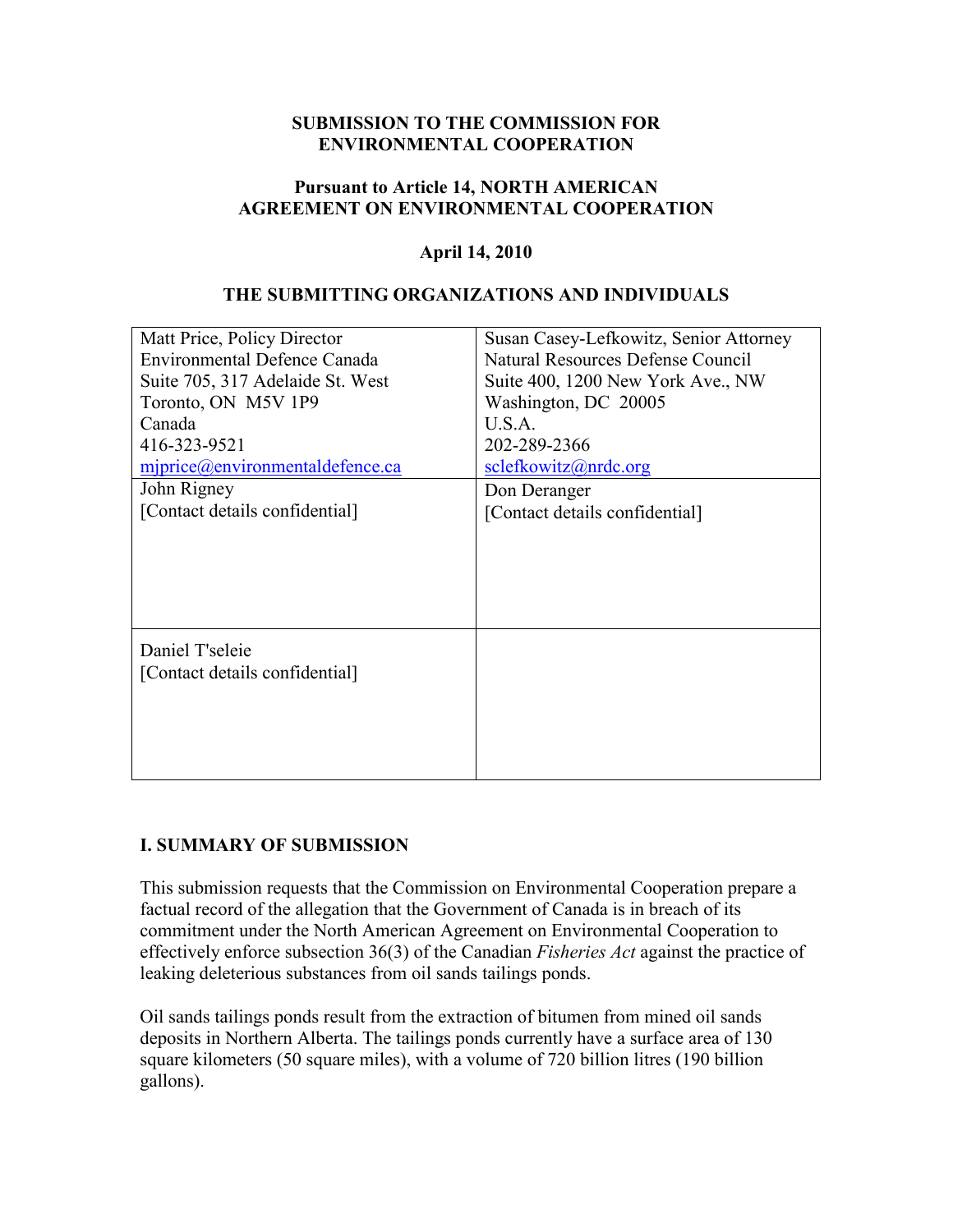Tailings ponds contain a large variety of substances that are deleterious to fish, including naphthenic acids, ammonia, benzene, cyanide, oil and grease, phenols, toluene, polycyclic aromatic hydrocarbons, arsenic, copper and iron.

Tailings ponds are constructed from the earthen materials that oil sands companies mine from the area. They are not lined and therefore leak contaminated substances into the environment. Companies attempt to recapture the leakage, but do not recapture it all.

One study used industry data to estimate that the tailings ponds already leak four billion litres (1 billion gallons) each year, with projections that this figure could reach over 25 billion litres (6.6 billion gallons) within a decade should proposed projects go ahead. This contamination can migrate to reach surface waters due to a hydrogeological setting that is punctuated by downcutting glacial and post-glacial meltwater channels and modern stream courses.

There are documented cases of contaminated tailings substances reaching or projected to reach surface waters in Jackpine Creek (from Shell), Beaver Creek (from Syncrude), McLean Creek (from Suncor) and the Athabasca River (from Suncor).

Subsection 36(3) of the Canadian federal *Fisheries Act* establishes a general prohibition on the deposition of deleterious substances into waters frequented by fish. The second half of subsection 36(3) also prohibits the indirect deposition of deleterious substances and has a preventative element of prohibiting deposition "in any place under any conditions where the deleterious substance may enter into such waters."

The Canadian federal government is on record several years ago with concerns regarding contaminated tailings leakage in the area, and has been present at environmental assessment hearings when companies have projected surface water contamination and water quality degradation.

The Canadian government has neither prosecuted any company for documented surface water contamination, nor has it pursued regulation governing tailings pond leakage. It relies on the Government of Alberta to alert it to possible violations of the *Fisheries Act*, and Alberta in turn relies on industry self-reporting. An industry-funded regional water monitoring body that Canada relies on – the Regional Aquatic Monitoring Program – has been discredited as scientifically inadequate and for failing to identify significant water pollution in the region.

# **II. SUBSECTION 36(3) OF THE** *FISHERIES ACT*

## **A. Subsection 36(3) of the** *Fisheries Act*

Subsection 36(3) of the Canadian federal *Fisheries Act* deals with pollution prevention, and establishes a general prohibition on the deposition of "deleterious substances" into waters frequented by fish.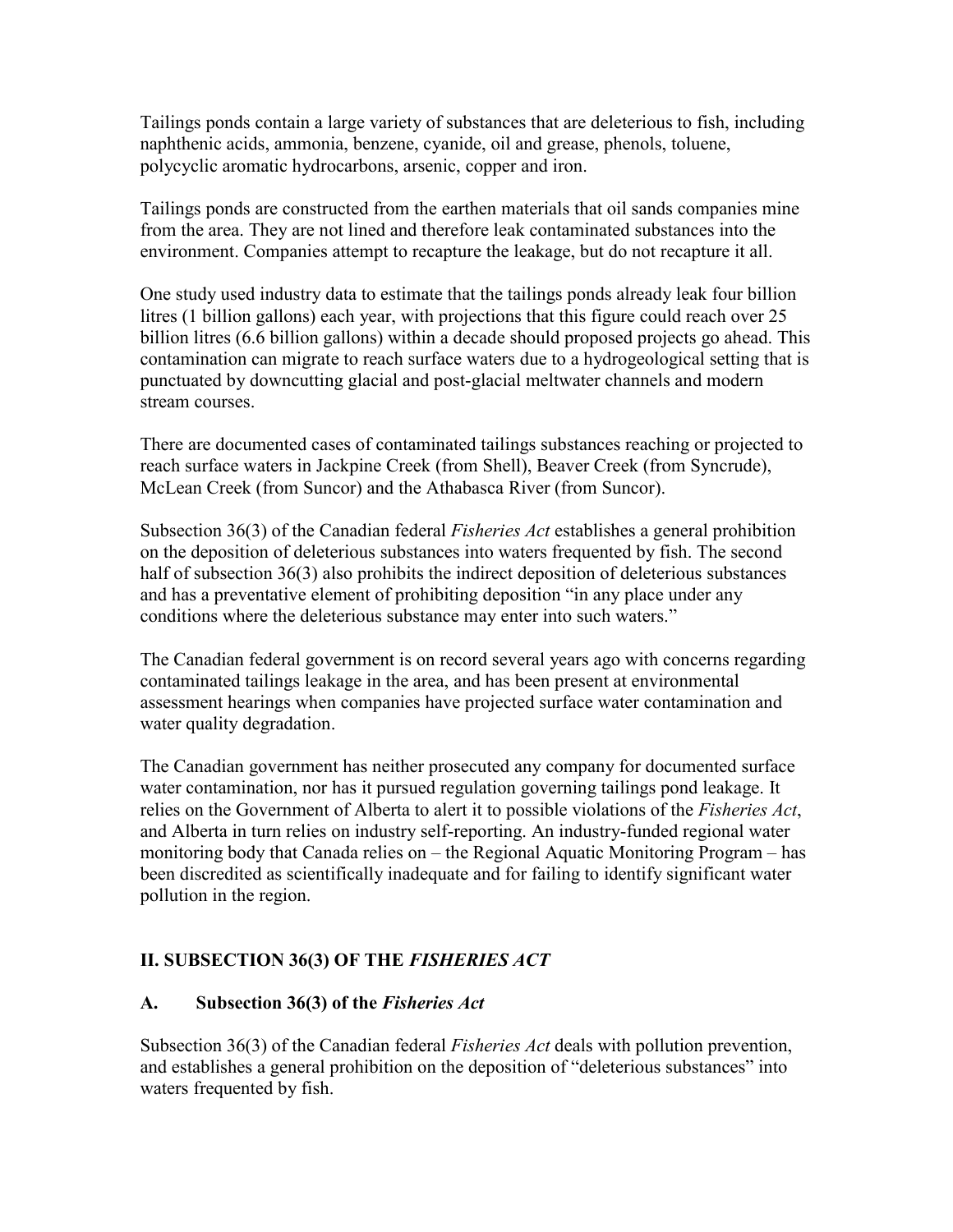Subsection 36(3) provides that:

Subject to subsection (4), no person shall deposit or permit the deposit of a deleterious substance of any type in water frequented by fish or in any place under any conditions where the deleterious substance or any other deleterious substance that results from the deposit of the deleterious substance may enter any such water<sup>[1](#page-13-0)</sup>

Subsection 36(4) of the *Fisheries Act* provides that a deposit of a deleterious substance is not an offence if permitted by regulatio[n.](#page-13-0)<sup>2</sup> Subsection  $36(5)$  provides that the Governor in Council may make regulations that permit the discharge of certain deleterious substances in certain locations and under certain condition[s.](#page-13-0) $3$ 

Pursuant to subsection 36(5), the Governor in Council has made regulations prescribing the allowable deposits from facilities within specific industry classes such as the pulp and paper industry and the petroleum refining industr[y.](#page-13-0)<sup>4</sup> The Governor in Council has not made any regulations pertaining to oil sands mining, oil sands tailings ponds or any effluent types released by those operations. Therefore, there are no regulatory exemptions from the requirements of subsection 36(3) of the *Fisheries Act* that are relevant to oil sands mining or tailings ponds resulting from oil sand mining.

In addition to prohibiting the direct deposit of deleterious substances into water frequented by fish, the second half of subsection 36(3) clearly prohibits the *indirect* deposition of deleterious substances and has a preventative element of prohibiting deposition "in any place under any conditions where the deleterious substance may enter into such waters" (emphasis added).

## **B. Subsection 36(3) is an Environmental Law**

Subsection 36(3) of the *Fisheries Act* prohibits the release, discharge or emission of pollutants or environmental contaminants for the primary purpose of the protection of the environment or the prevention of danger to animal or human life or health and as such falls within the definition of an environmental law in Article 45(2) of the *North American Agreement on Environmental Cooperation.*

## **C. Interpretation of Subsection 36(3)**

Canadian case law has clarified that it is not necessary that the receiving water be rendered deleterious to fish – it is the substance itself being deposited that is deleterious or not. In *R. v. Kingston (Corporation of the City)*, (2004) 70 O.R. (3d) 577, (2005) D.L.R. (4th) 734 (Ont. C.A.) ("Kingston"), the Court stated:

[64] I agree with the interpretation of s. 36(3) given by Seaton J.A. in *MacMillan Bloedel* [*R. v. MacMillan Bloedel (Alberni) Ltd.* (1979) 47 C.C.C. (2d) 118 (B.C.C.A.)]. As he noted at pp. 121-22: "What is being defined is the substance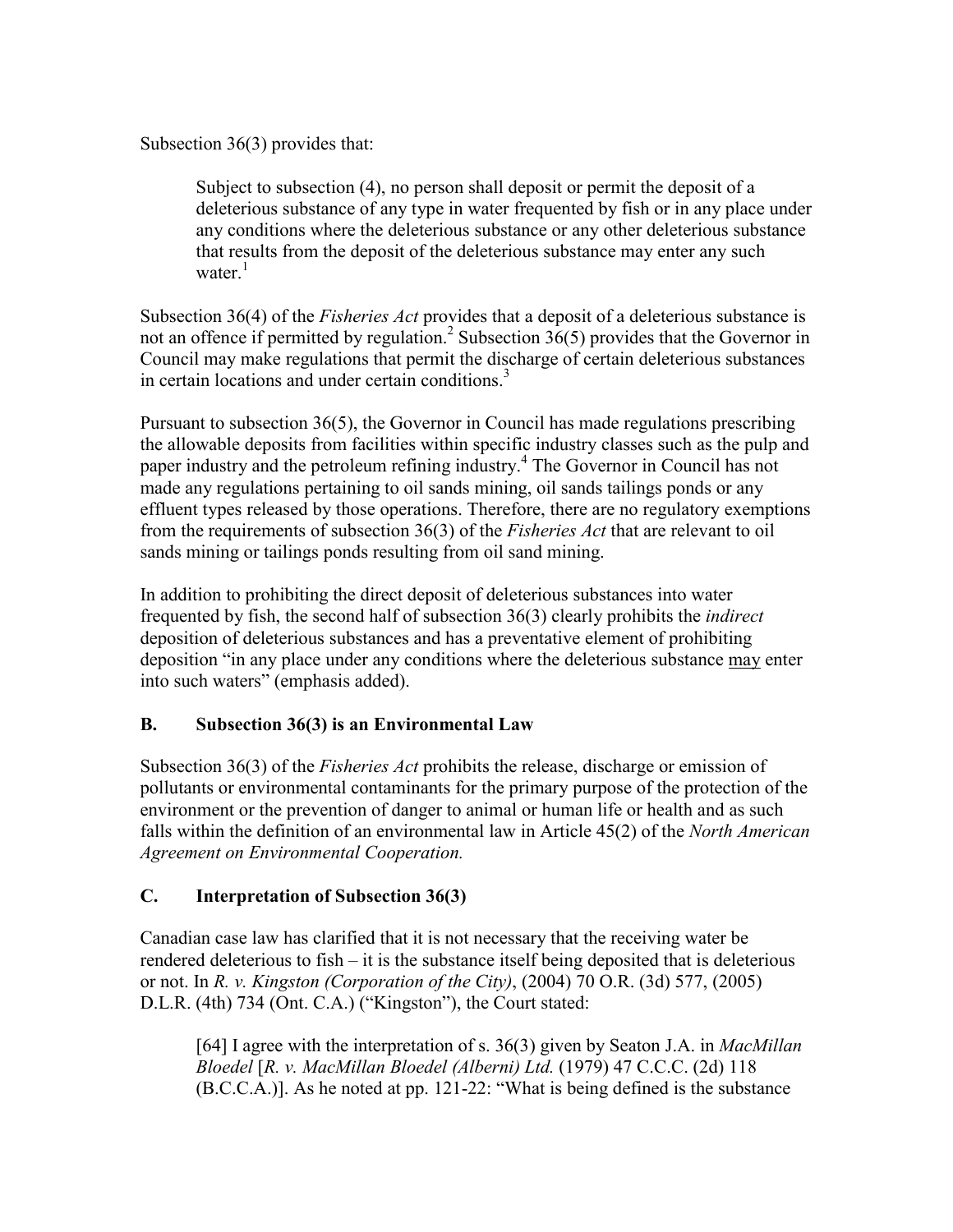that is added to the water, rather than the water after the addition of the substance"

[65] The focus of s. 36(3) is on the substance being added to water frequented by fish. It prohibits the deposit of a deleterious substance in such water. It does not prohibit the deposit of a substance that causes the receiving water to become deleterious. It is the substance that is added to water frequented by fish that is defined, not the water after the addition of the substance. A deleterious substance does not have to render the water into which it is introduced poisonous or harmful to fish; it need only be likely to render the water deleterious to fish. The actus reus is the deposit of a deleterious substance into water frequented by fish. There is no requirement in s. 36(3) or paragraph (a) of the definition of the term "deleterious substance" in s. 34(1), of proof that the receiving waters are deleterious to fish.

In Canada, jurisdiction over environmental matters is shared between the provincial and federal governments. Therefore, the issue can arise as to whether provincial permitting can serve as a defence to the contravention of a federal law. However, under the doctrine of federal paramountcy, where there is an inconsistency or conflict between a federal law and a provincial law, the federal law prevail[s.](#page-13-0) $5$ 

A provincial approval cannot excuse the proper enforcement of federal law. Furthermore, the existence of a federal-provincial cooperation agreement does not excuse the federal government from the responsibility to enforce its legislation.

# **III. EVIDENCE OF TAILINGS POND LEAKAGE**

## **A. Oil Sands Tailings Ponds Leakage**

Canada's oil sands are a large deposit of thick hydrocarbons trapped in sand and clay in Northern Alberta. Once considered uneconomic, successive Canadian and Albertan governments have actively encouraged their exploitation, to the point where the oil sands industry is now a major one in Canada.

The thick hydrocarbons, called "bitumen," are currently extracted by one of two methods: (1) strip mining or (2) melting it in place (in situ) by injecting steam into the ground and pumping the bitumen out of the ground.

In the strip mining method, hot water is used to help separate the bitumen from the clay, sand, and other materials. This results in a large stream of contaminated liquid waste that is put into holding areas called "tailings ponds," although they are more like lakes in size.

Oil sands tailings ponds already have a surface area of 130 square kilometers (50 square miles), with a volume of 720 billion litres (190 billion gallons[\).](#page-13-0)<sup>6</sup> The volume is expected to exceed a trillion litres (264 billion gallons) by  $2020$ .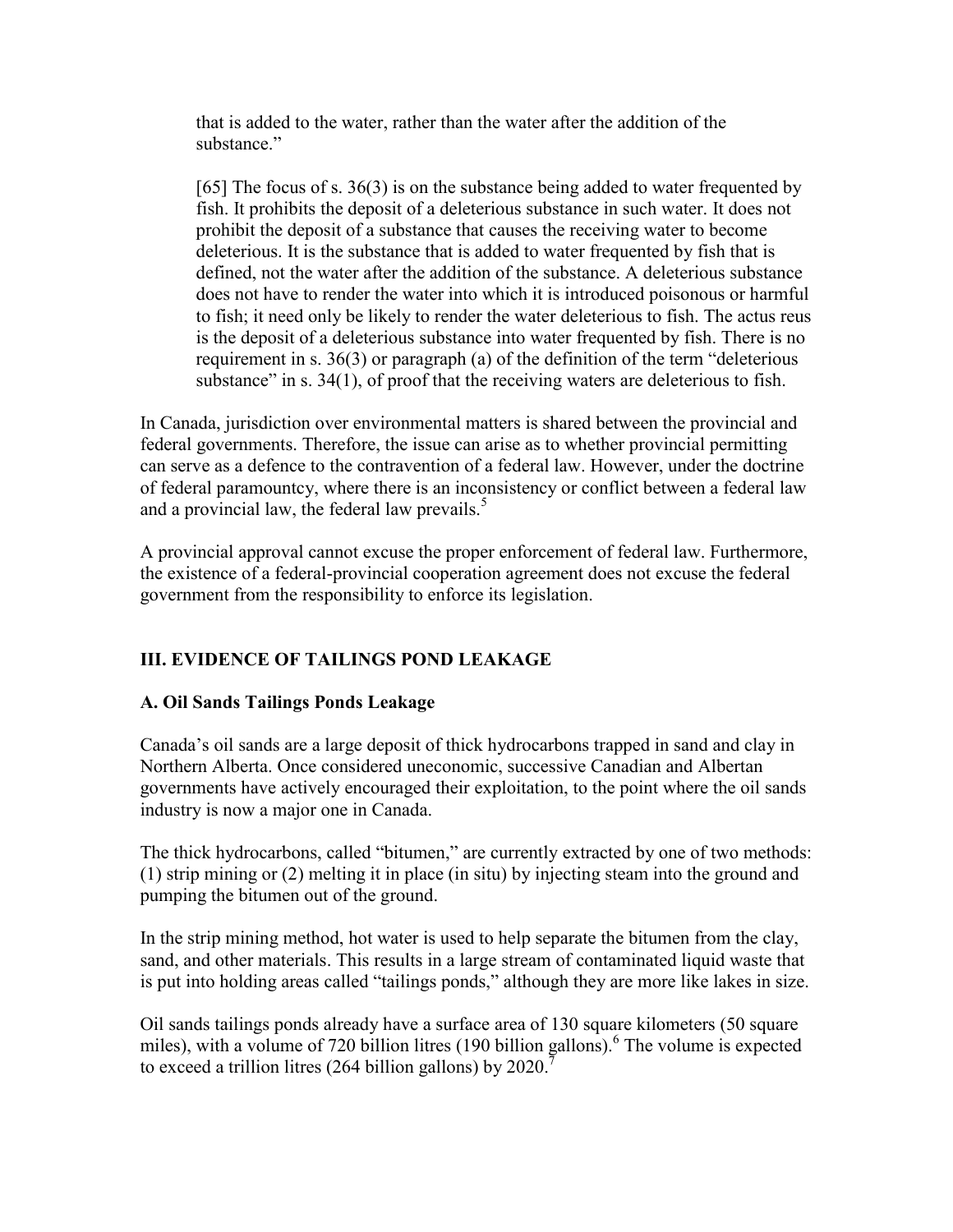The containment areas for tailings ponds in the oil sands are built from materials the companies excavate from the surrounding area – earthen materials – and are not lined. In their project proposals[,](#page-13-0)<sup>8</sup> companies assume that tailings ponds will systematically leak into the surrounding area, and the companies deploy a range of measures to recapture some of the leakage.

These recapture methods, however, are imperfect. As outlined below, there have been documented cases of contaminated tailings materials reaching surface waters, and leakage to deeper aquifers is not recaptured[.](#page-13-0)<sup>9</sup> The following diagram is from the Council of Canadian Academies' Expert Panel on Groundwater report in 2009.<sup>[10](#page-13-0)</sup>



Figure 6.9: Schematic Diagram of Key Groundwater Issues in the Athabasca **Oil-sands Region** 

In December 2008, Environmental Defence Canada released a report that for the first time publicly estimated how much contaminated water the tailings ponds leak. The report compiled company data from environmental assessment reports to conservatively estimate that the tailings ponds already leak four billion litres (1 billion gallons) each year, with projections that this figure could reach over 25 billion litres (6.6 billion gallons) within a decade should proposed projects go ahead. The report is included as Appendix I.

There are also documented cases of contaminated tailings water reaching surface water. As noted below, in an environmental assessment Shell Canada Ltd. projected that contaminated tailings from its operations would reach Jackpine Creek.<sup>[11](#page-13-0)</sup> An academic study from the University of Waterloo estimates that Suncor Energy's Tar Island pond had been leaking almost 6 million litres a day into the Athabasca River.<sup>[12](#page-13-0)</sup>

Another incident is documented in correspondence between the Alberta government and Syncrude. In correspondence dating across the mid 2000's, it is clear that leakage occurred from the Mildred Lake tailings pond into Beaver Creek, a tributary of the Athabasca River.<sup>[13](#page-13-0)</sup>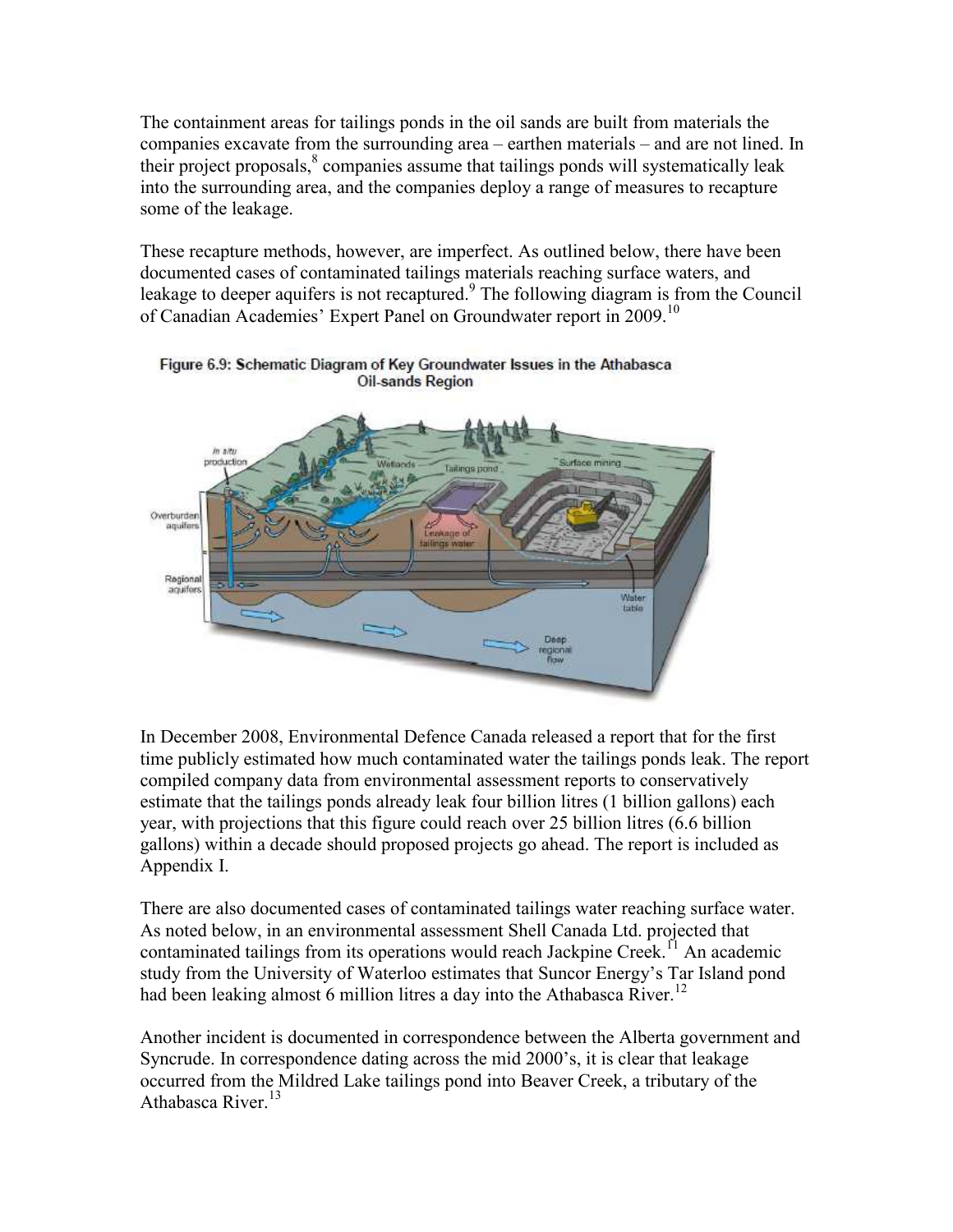An academic account of the Suncor South Tailings Pond acknowledges that leakage into the adjacent McLean Creek will not be stopped, but rather than the company would try to manage the concentrations of deleterious substances in the creek.<sup>[14](#page-13-0)</sup>

With regards to the medium to long term issue of what happens to the leakage to deeper aquifers from tailings ponds, migration of contaminants in tailings leakage from groundwater into surface water over time can be facilitated by the hydrogeological setting of the oil sands. A case study on the oil sands by the Council of Canadian Academies' Expert Panel on Groundwater, states:

The land cover in the Athabasca oil-sands area is primarily wetlands and boreal forest. These are underlain by varying thicknesses of overburden, comprising a range of coarse materials in buried valleys or glacial deposits and modern organic deposits sitting atop thick clay tills and sandy tills. The overburden is vertically punctuated by downcutting glacial and post-glacial meltwater channels and modern stream courses.<sup>[15](#page-13-0)</sup>

The issue of more permeable underlying settings for tailings ponds can be seen with the example of Suncor's South Tailings Pond of its Millenium mine. There, the Pleistocene meltwater channel deposits underneath the pond have led to a management strategy of letting contaminated leakage into an adjacent creek, as referenced above.<sup>[16](#page-13-0)</sup>

Given that the second half of subsection 36(3) of the *Fisheries Act* prohibits the indirect discharge of deleterious substances from areas that "may" lead to surface waters frequented by fish, deep leakage into deeper aquifers in an area "punctuated by downcutting glacial and post-glacial meltwater channels" is as much of an issue as leakage into surface water in the oil sands region, since over time they could be one and the same.

### **B. Evidence of Harm**

Tailings ponds contain a large variety of substances that are deleterious to fish. A recent scientific article compiles the results of several studies of the inorganic chemistry, organic chemistry and toxicity of oil sands tailings waters and finds the waters exceed the Canadian Council of Ministers of the Environment (CCME) Canadian Environmental Quality Guidelines: Surface Water Quality Guidelines for the Protection of Aquatic Life<sup>[17](#page-13-0)</sup> for several substances including ammonia, benzene, cyanide, oil and grease, phenols, toluene, polycyclic aromatic hydrocarbons, arsenic, copper and iron. The author concludes that:

Chemicals of environmental concern in oils sands process water include NA's [naphthenic acids], bitumen, ammonia, sulphate, chloride, aromatic hydrocarbons,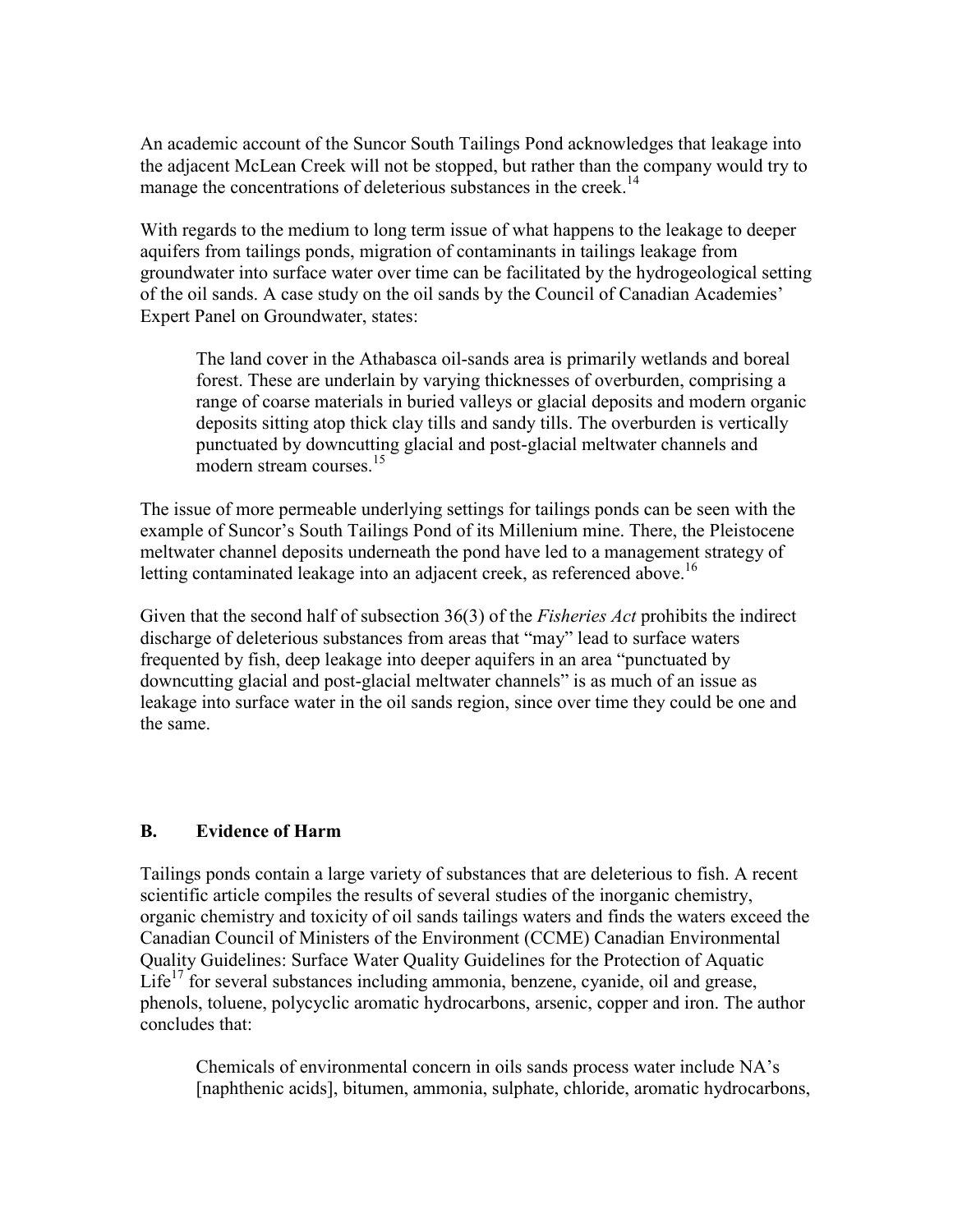<span id="page-6-0"></span>and trace metals. While NA's are the main contributors of acute toxicity to aquatic biota, various compounds have exceeded CCME water quality guidelines at some point during oil sands operations and could contribute to chronic toxicity in reclaimed aquatic environment[s.](#page-13-0)<sup>18</sup>

Naphthenic acids are of particular concern not just because of their toxicity, but also because of their longevity, taking many decades to break down.<sup>[19](#page-13-0)</sup>

While the case law cited above confirms that it is the deposited substance itself that is classified as "deleterious" rather than the receiving waters, there is nonetheless emerging evidence that the surface waters of the region are rendered more harmful to fish by oil sands activities. An independent water monitoring study conducted in 2008 found concentrations of polycyclic aromatic compounds (PAC) at levels several times over the levels considered toxic to fish embryos in areas most heavily impacted by industry, and concluded:

PAC may contribute to a greater prevalence of abnormal juvenile and adult fish captured in the Athabasca near and downstream of oil sands mining.<sup>20</sup>

## **IV. CANADA'S FAILURE TO ENFORCE SUBSECTION 36(3)**

### **A. Environment Canada's Monitoring Failure**

In 1994, Canada and Alberta signed the *Administrative Agreement for the Control of Deposits of Deleterious Substances under the Fisheries Act* ("*Agreement*"). While the *Agreement* provides for a sharing of responsibility for responding to and investigating releases that may contravene subsection 36(3) of the *Fisheries Act*, the *Agreement*  designates Alberta Environment as the lead agency in responding to and investigating releases within Alberta. However, Annex 3 of the *Agreement* confirms that:

2.1 The Parties are responsible for inspections under their respective legislation…

3.1 [Environment Canada and Alberta Environment] will conduct investigations into alleged contraventions of their respective legislation…

3.2.8 The parties recognize that both federal and provincial Attorneys General retain their discretion to prosecute violations of their respective legislation.

The *Agreement* confirms that the federal government will continue to have the responsibility to conduct inspections, investigations, and prosecutions under the *Fisheries Act*.

In practice, Environment Canada has relied on Alberta Environment to monitor, report and investigate releases from tailings ponds that may contravene subsection  $36(3)$ ,  $^{21}$  and as such has abdicated its responsibility to enforce this provision of the *Fisheries Act*.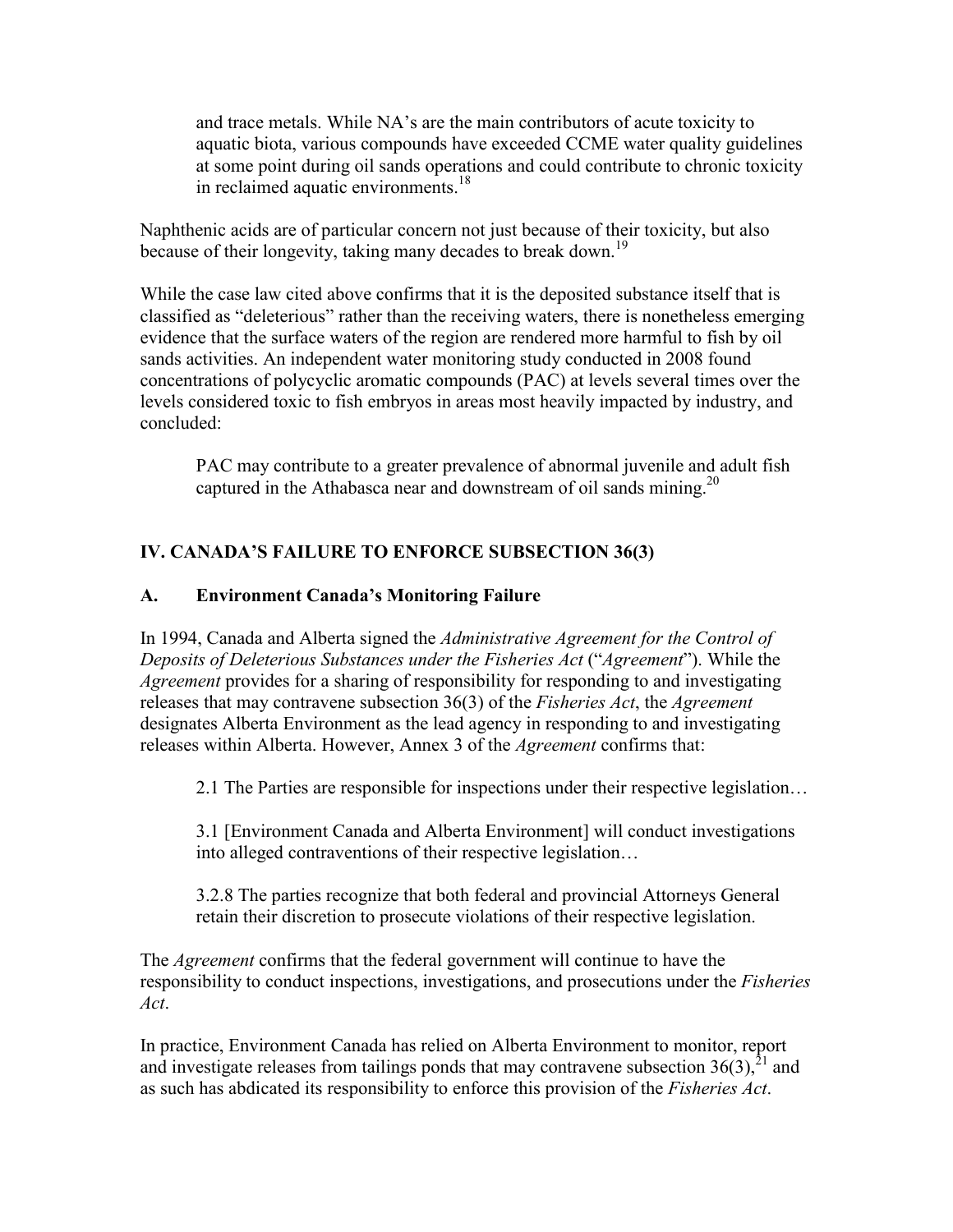Further, Alberta Environment relies on industry self-reporting of tailings leakage.<sup>[22](#page-6-0)</sup> Both the provincial and federal levels of government have delegated regional monitoring of releases to an organization called the Regional Aquatic Monitoring Program (RAMP).<sup>[23](#page-6-0)</sup> RAMP is funded by the oil sands operators, and despite being billed as having a "multistakeholder" governance structure, key First Nation and environmental participants have distanced themselves from RAMP.<sup>[24](#page-6-0)</sup>

An independent expert review of RAMP in 2004 found "significant concerns" with scientific leadership, effective design, and a failure to incorporate a regional approach.<sup>[25](#page-6-0)</sup> A recent independent monitoring study in the oil sands by leading water specialists found high levels of contamination unreported by RAMP and concluded that:

Our study confirms the serious defects of the RAMP…More than 10 years of inconsistent sampling design, inadequate statistical power, and monitoringinsensitive responses have missed major sources of [polycyclic aromatic compounds] to the Athabasca watershed.<sup>[26](#page-6-0)</sup>

Environment Canada's reliance on the discredited RAMP program for monitoring of tailings pond leakage is a further abdication of its responsibility to monitor, investigate and enforce subsection 36(3).

### **B. Environment Canada's Failure to Enforce Subsection 36(3)**

Despite the failure to directly monitor and investigate subsection 36(3) violations, Environment Canada has known for several years about the problem of contaminated tailings pond leakage. In 2004, the National Energy Board wrote:

…the principal environmental threat from tailings ponds are the migration of pollutants through the groundwater system and the risk of leaks to the surrounding soil and surface water...the scale of the problem is daunting...<sup>[27](#page-6-0)</sup>

Under the *Canadian Environmental Assessment Act,* each proposal for a new oil sands mine and associated tailings ponds goes through a Joint Review Panel (in partnership with the Alberta Energy Resources Conservation Board). The proponent provides all relevant federal agencies with information regarding the project.

As outlined below, notable about the environmental assessment process is that the companies themselves predict to relevant agencies tailings leakage into surface waters and water quality impacts, yet Environment Canada does not enforce subsection 36(3) or regulate the releases pursuant to subcetion 36(4) of the *Fisheries Act*. For example, the Joint Review Panel in the Shell Jackpine project noted that:

Shell stated that it would construct a 6 m deep perimeter ditch to intercept seepage flow from the tailings disposal area, but that some seepage would discharge to the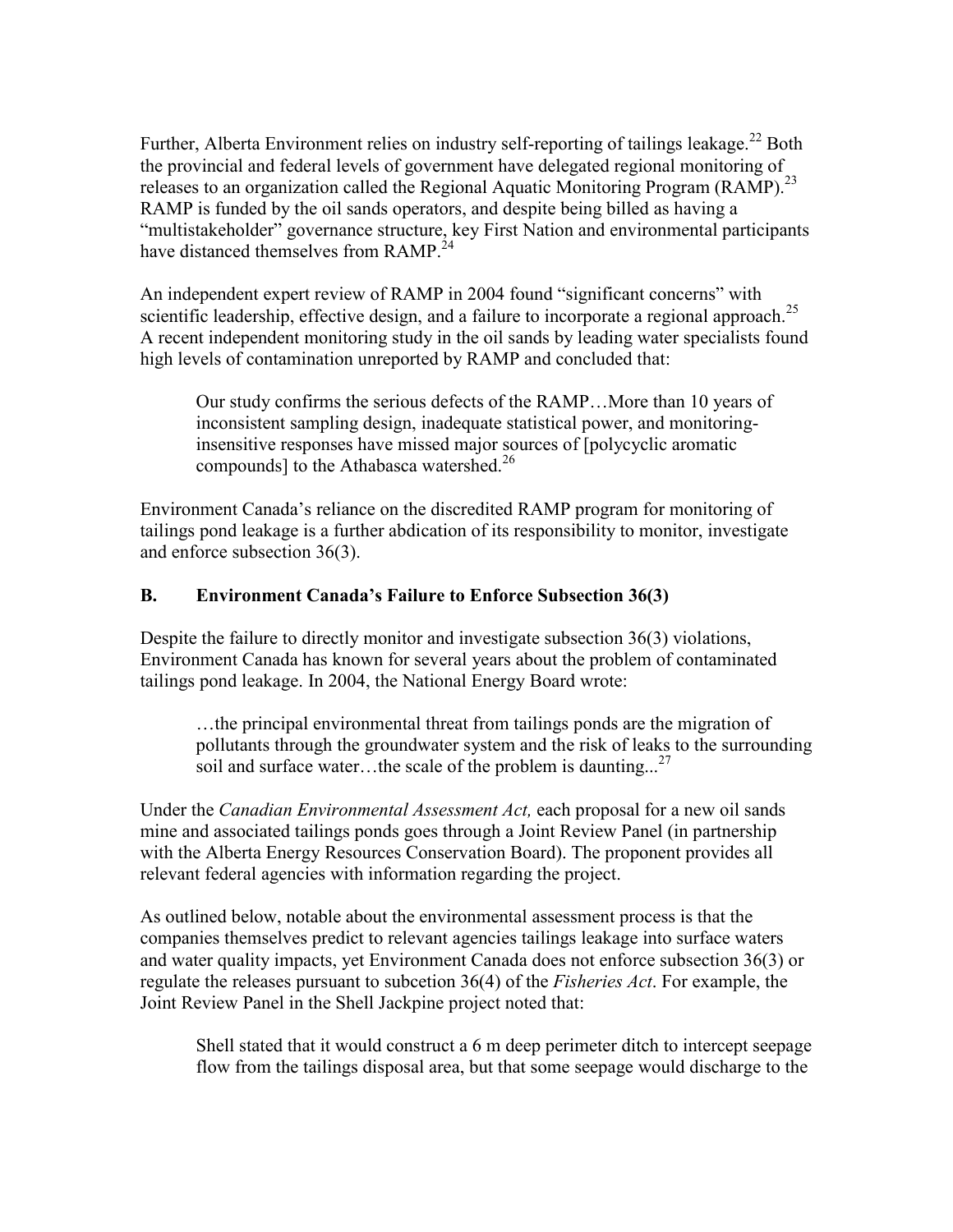ground surface between the tailings area and Jackpine Creek and that half of this seepage would enter the creek.<sup>[28](#page-6-0)</sup>

In the CNRL Horizon decision, the Joint Review Panel noted the company's admission regarding overall impacts on water quality:

CNRL acknowledged that it predicted some chemical substances would exceed chronic effects levels for fish and other aquatic biota, but it did not believe that there would be any effects on fish health as a result of those exceedances.<sup>[29](#page-6-0)</sup>

In a January 2009 Memorandum to Canada's Environment Minister from his Deputy Minister (see Appendix II), Environment Canada acknowledges the leakage ("seepage") issue, and the fact that the agency is alerted to it by oil sands companies:

Seepage would not likely be directly into surface waters, but move first into groundwater. It may take decades to reach surface waters. In their environmental assessments, many oil sands companies acknowledge that this may occur.<sup>[30](#page-6-0)</sup>

Two things are notable about this statement. First is the qualification of "not likely" in the first sentence regarding leakage into surface waters, which is an acknowledgement of the prospect of it taking place. Second is an acknowledgement that the leakage may reach surface waters in "decades," well within the life span of naphthenic acids, one of the key pollutants from tailings ponds.

The federal government claims that "Alberta has a zero-discharge policy for oil sands tailings ponds,"<sup>[31](#page-6-0)</sup> yet the Alberta government sanctions the leakage from tailings ponds under its *Environmental Enhancement and Protection Act*. The Alberta legislation is structured similarly to the *Fisheries Act* in that it states a general prohibition on the release of pollution unless authorized by the regulator.

In March, 2009, Environment Canada communicated with the Canadian Parliament's Standing Committee on the Environment and Sustainable Development where the specific question regarding how Environment Canada enforces the *Fisheries Act* with regards to tailings leakage was taken up (see Appendix III). In its communication, Environment Canada indicates that despite the fact that "Alberta Environment inspectors are not designated as Fisheries Inspectors under the *Fisheries Act,*" it is the practice of Environment Canada (EC) to wait for a referral from Alberta Environment should the latter suspect a *Fisheries Act* violation. And,

To date, EC Enforcement has not received a referral from Environment Alberta indicating that they suspect any possible *Fisheries Act* violation[s.](#page-6-0)<sup>32</sup>

To repeat, no referrals from Environment Alberta have been forthcoming, and this is despite the documented instances of contaminated tailings pond leakage reaching surface waters outlined above.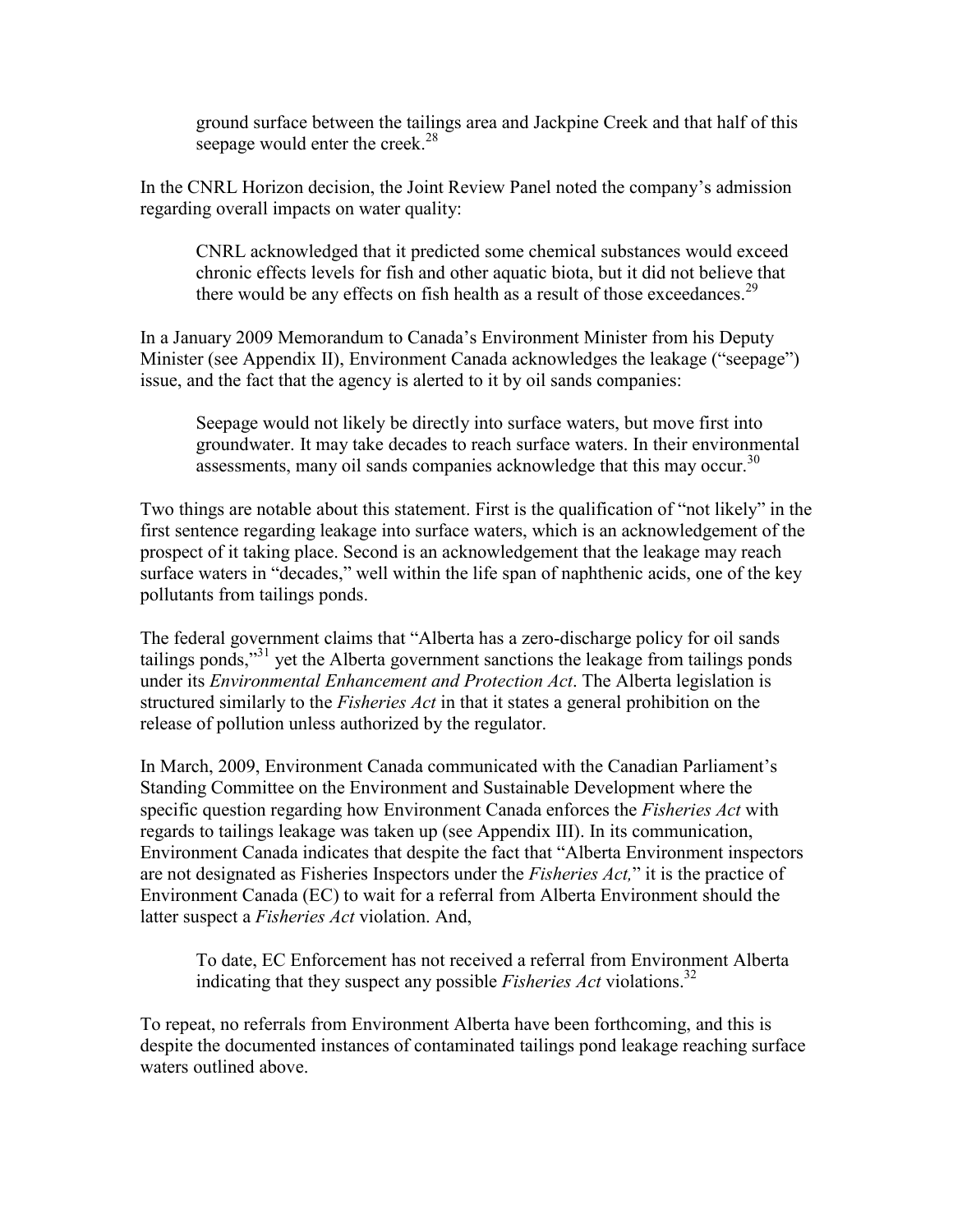It is also clear that Environment Canada is fully aware of the general issue of groundwater contamination and migration to surface waters, and in other circumstances is an advocate against the practice. On its webpage on groundwater contamination, Environment Canada states:

It has often been assumed that contaminants left on or under the ground will stay there. This has been shown to be wishful thinking. $33$ 

Environment Canada is also aware of the issue of migration of groundwater pollution:

Several studies have documented the migration of contaminants from disposal or spill sites to nearby lakes and rivers as this groundwater passes through the hydrologic cycle, but the processes are not as yet well understood. In Canada, pollution of surface water by groundwater is probably at least as serious as the contamination of groundwater supplies. Preventing contamination in the first place is by far the most practical solution to the problem.<sup>[34](#page-6-0)</sup>

Environment Canada's failure to enforce the pollution prevention provisions of the *Fisheries Act* has been taken up more than once by Canada's Commissioner of the Environment and Sustainable Development. In a 1999 report, the Commissioner found several shortcomings in the approach of Environment Canada,<sup>[35](#page-6-0)</sup> yet a subsequent 2009 review found that the problems persisted. In 2009 the Commissioner concluded:

Environment Canada does not have a *Fisheries Act* compliance strategy for the industries and activities that must comply with the Act's prohibition requirement against the deposit of harmful substances in water frequented by fish.<sup>[36](#page-6-0)</sup>

In 2009, the Commissioner also specifically addressed Environment Canada's enforcement with regards to its administrative agreement with Alberta and oil sands tailings pond contamination. It's conclusion in this regard was:

Environment Canada relies on the Agreement and the arrangements with Alberta to meet its Fisheries Act responsibilities. However, the Agreement's Management Committee has not provided its oversight role in over two years and Environment Canada has not formally assessed the extent that the arrangements with Alberta fulfill the Department's Fisheries Act responsibilities. $37$ 

## **C. Submitters' Past Requests for Enforcement**

As outlined above, the Canadian federal government has known about the problem of oil sands tailings leakage for several years, and has also participated in environmental assessment processes where specific instances have been identified.

When Environmental Defence released its December 2008 report on tailings pond leakage and failure to enforce the *Fisheries Act*, there was extensive media coverage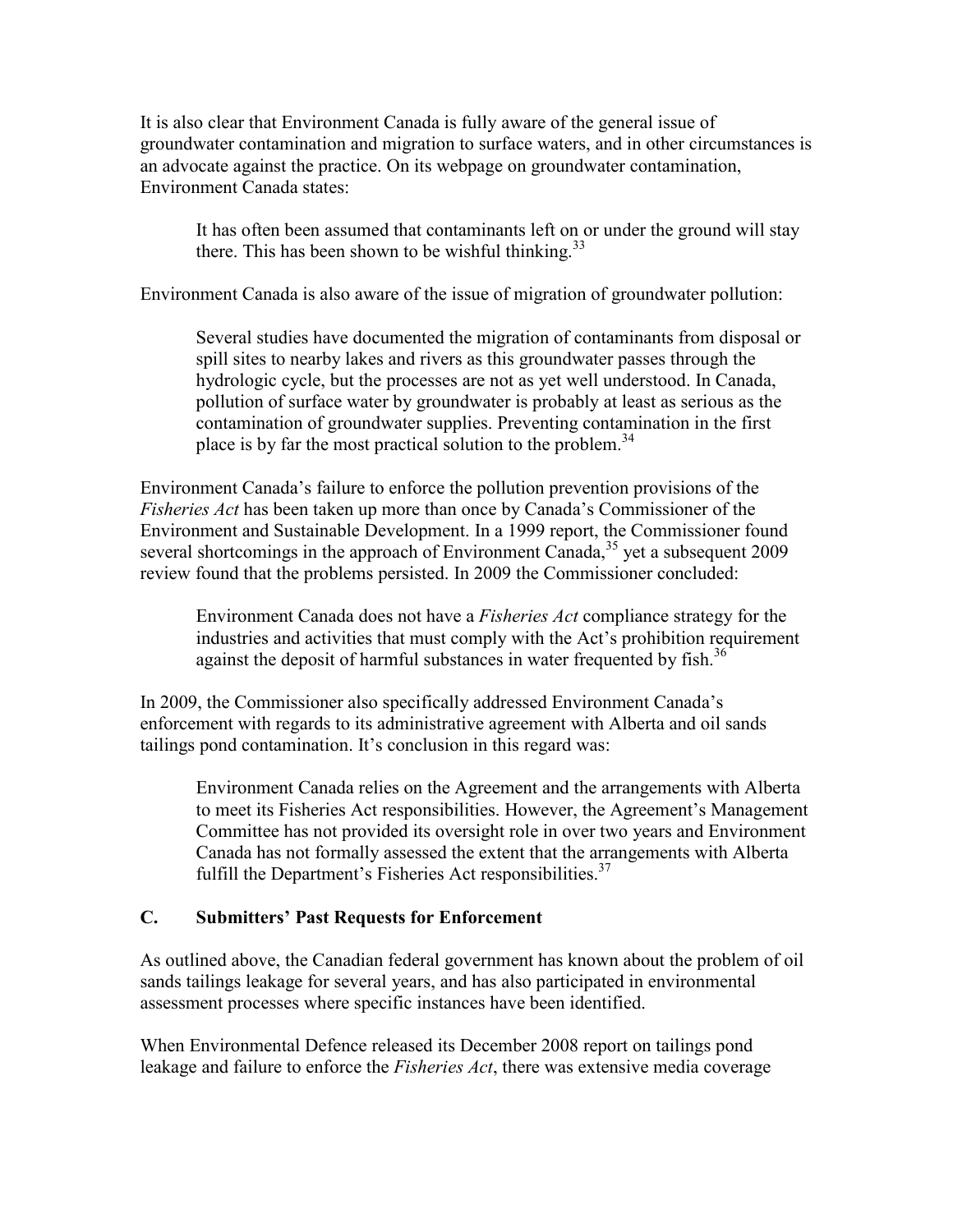across Canada. A national newspaper, *the Globe and Mail,* ran an editorial that concluded that "the federal government has failed to enforce the *Fisheries Act*."[38](#page-6-0)

In January 2009, Environmental Defence Canada (EDC) began direct written correspondence with Environment Canada (EC) to request enforcement of the *Fisheries Act* with regards to tailings pond leakage (see Appendix IV). Here is a summary:

- January 26, 2009: EDC to EC. EDC summarizes findings of its report and requests enforcement.
- April 7, 2009: EC to EDC. EC claims no evidence of particular point of leakage into Athabasca watershed and says will visit oil sands sites to investigate.
- May 8, 2009: EDC to EC. One letter to Deputy Minister regarding the narrow-casting of the leakage issue into specific surface water incidents rather than considering longterm groundwater leakage. Another letter to enforcement division outlining specific instances of surface water leakage and the law.
- May 29, 2009: EDC to EC. Enclosed copies of Syncrude groundwater monitoring report and Expert Panel on Groundwater of the Council of Canadian Academies that flags risk to Athabasca River of oil sands operations. Again flags indirect leakage issue.
- July 6, 2009: EC to EDC. Reports that its studies are inconclusive to date.
- September 28, 2009: EC to EDC. Sylvie Ladouceur, Executive Assistant to the Deputy Minister declined via email an in-person meeting with EDC
- January 13, 2010: EDC to EC. Request results of studies and flags new independent monitoring report of Dr. David Schindler finding elevated pollution levels in Ahtabasca and tributaries near oil sands.
- February 22, 2010. EC to EDC. Indicates that studies are still underway.
- March 25, 2010. EDC to EC. Flags that studies at this point are unlikely to capture information about past surface water incidents. Also flags that EC has known about the leakage problem for several years. Outlines what enforcement of the *Fisheries Act* would look like.

Finally, regarding the sincerity of the leadership of Environment Canada to address this issue, during a water conference at McGill University on March 26, 2010, federal Environment Minister Jim Prentice, responsible for the enforcement of subsection 36(3), responded to a specific question about the amount of contaminated tailings leaking into the groundwater by saying it was "garbage science."<sup>[39](#page-6-0)</sup> This comment exposes the lack of commitment at the highest level of Environment Canada to enforce the *Fisheries Act* when it comes to pollution from oil sands tailings ponds.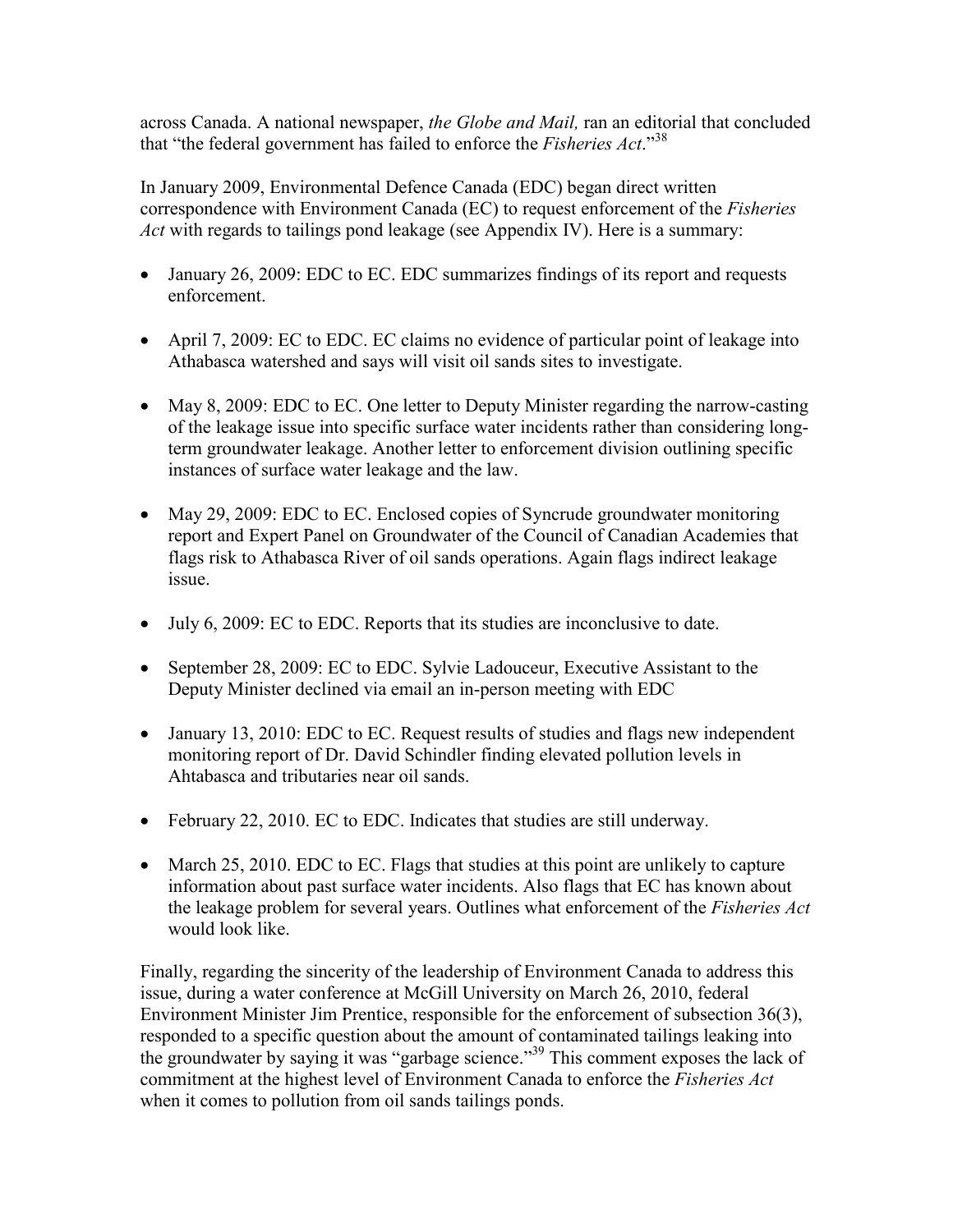### **V. ARTICLE 14 REQUIREMENTS**

### **A. This is a Submission the Secretariat May Consider – Article 14.1**

This Submission meets the threshold requirements established under Article 14.1 of the NAAEC.

**Article 14.1(a).** The Submission is presented in English.

**Article 14.1(b).** Environmental Defence Canada presents the Submission on behalf of itself, the Natural Resources Defence Council, John Rigney, Don Deranger, and Daniel T'seleie (the "Submitters").

**Article 14.1(c).** This Submission is based on information and documentary evidence contained in environmental assessment submissions, regulatory correspondence, academic papers, and other sources.

**Article 14.1(d).** The Submitters have a long-standing interest in the health of natural ecosystems, including water pollution issues. The Submitters do not have a financial interest in oil sands operations or their competitors. The Submitters present this Submission with the aim of promoting enforcement.

**Article 14.1(e).** This matter has been communicated in writing to Environment Canada in a series of correspondence dating back to January 2009 (see Appendix IV). The Submitters believe this lengthy correspondence is failing to result in enforcement measures, and as outlined above, question the sincerity of the responsible Minister.

**Article 14.1(f).** The Submitters are not-for-profit organizations and individuals based or residing in the territory of Canada and the United States.

### **B. The Issues Raised in this Submission Merit a Response from the Government of Canada – Article 14.2**

The Submitters respectfully submit that they have met the criteria set out in Article 14.1, and ask that the Secretariat request a response from the Government of Canada.

#### **Article 14.2(a) - Harm to the Submitters**

The individual Submitters are people who have lived, hunted, and fished downriver from the oil sands for decades. The non-governmental Submitters are organizations whose members include over 1 million individuals who have a shared interest in protecting the ground and surface waters of Canada and North America, including the reduction and elimination of pollution from industry.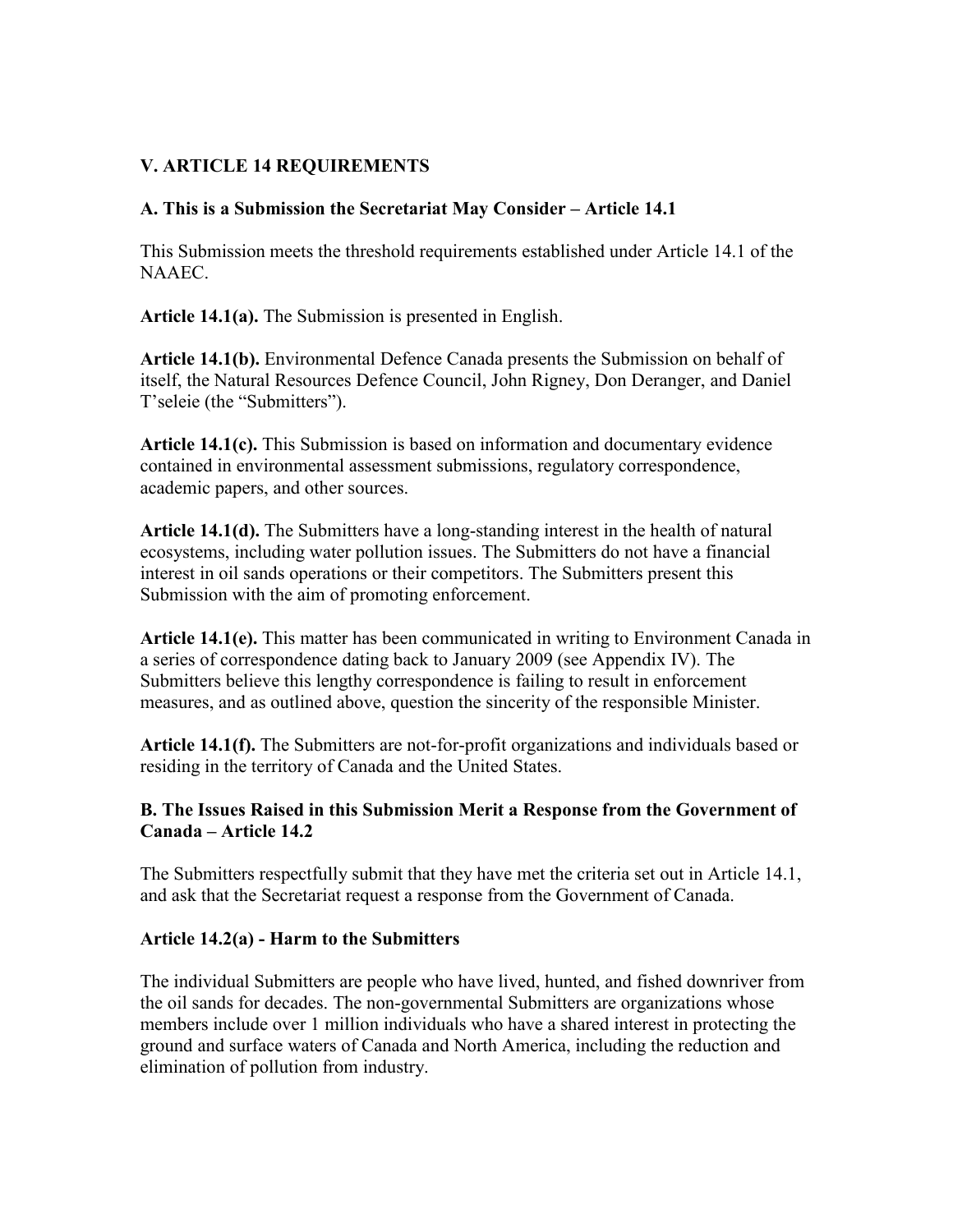The Submitters and their members make use of these waters and water pollution harms the entire ecosystem, including people, fish and their habitat. The harm that the contaminants found in tailings ponds can do is not in dispute, and as outlined above, contaminants like naphthenic acids are very long-lived, with their toxic legacy extending into many decades. Given the amount of tailings being generated, the scale of the problem is of national, if not international concern.

## **Article 14. 2(b) - Advancing the Goals of the NAAEC**

This Submission raises matters whose further study in this process would advance the goals of the NAAEC. In particular, the preparation of a factual record would:

- Foster the protection and improvement of the environment for present and future generations (Preamble par.1, Article 1(a));
- Promote sustainable development based on cooperation and mutually supportive environmental and economic policies (Article 1(b));
- Increase cooperation between governments to better conserve, protect, and enhance the environment (Articles  $1(c)$ , and  $10(2)(i)$ );
- Avoid trade distortions by Canada's failure to enforce the *Fisheries Act* a U.S. organization called Domestic Energy Producers Alliance is already on record alleging unfair trade practices from "cheap, dirty Tar Sands"<sup>[40](#page-6-0)</sup> (Article 1(e));
- Strengthen cooperation on the development and improvement of environmental laws, regulations, procedures, policies and practices (Article 1(f));
- Enhance compliance with, and enforcement of, environmental laws and regulations (Articles  $1(g)$ , and  $10(2)(p)$ ); and
- Promote pollution prevention policies, practices, techniques and strategies (Articles  $1(j)$ , and  $10(2)(b)$ ).

### **Article 14. 2(c)-Private Remedies**

There are no realistic alternative private remedies available. The Submitters either do not have status for civil remedies or they would be impractical to pursue. While Canadian citizens do have the right to commence private prosecutions under the *Fisheries Act* and its regulations where the government refuses to enforce the law, the evidentiary burden is hard to meet for actors without access to significant resources, and such proceedings do not address the systemic problem of persistent non-enforcement by the authorities.

Also, private prosecutions can be stayed by the Crown. Private prosecutions are beyond the financial capacity of most citizens, and are not a viable option for effective enforcement where there are numerous violations of federal law. The Government of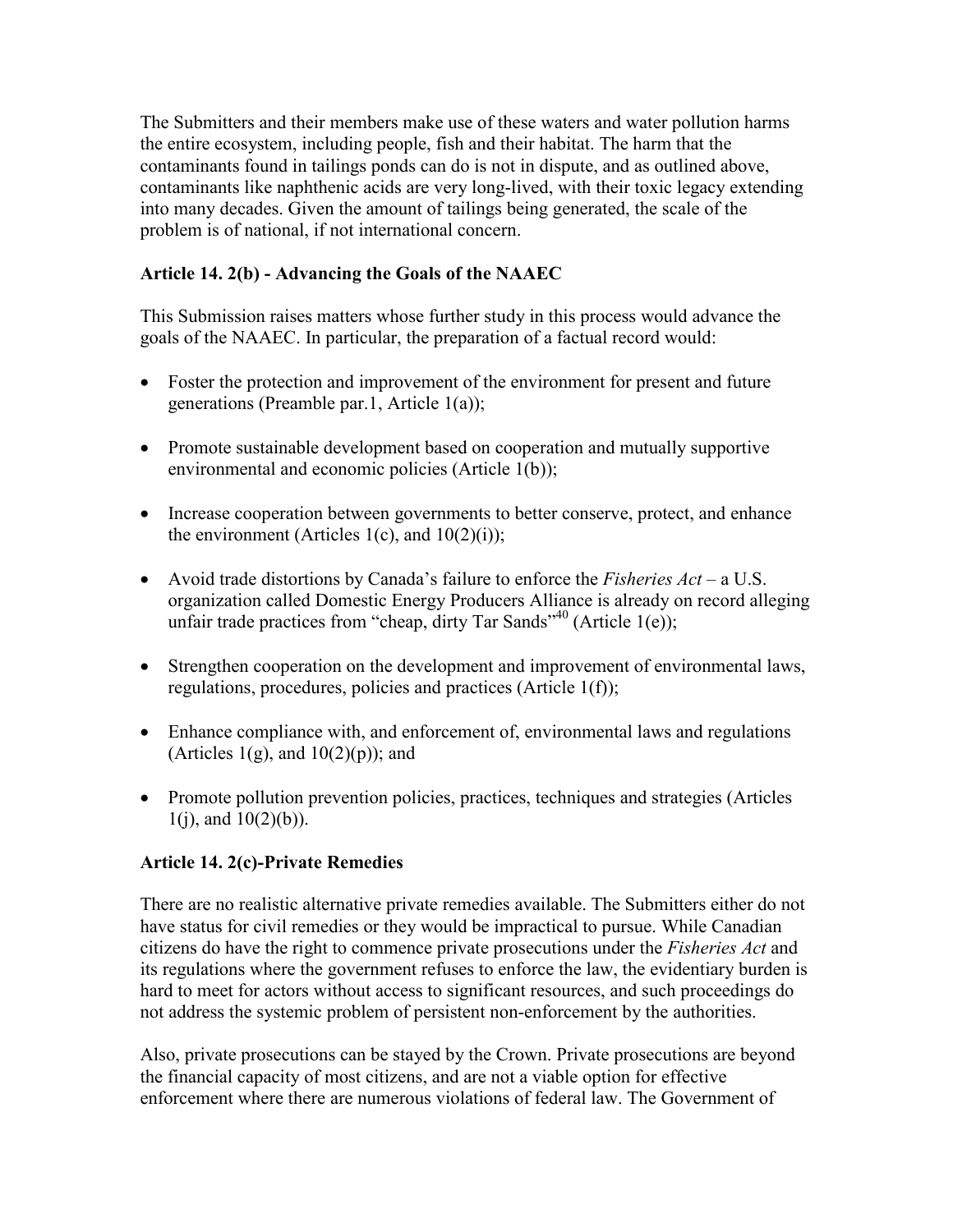<span id="page-13-0"></span>Canada has the resources and the obligation to effectively enforce these domestic environmental laws.

#### **Article 14. 2(d)-Mass Media Reports**

This Submission is based primarily upon information obtained from governments, industry, and academic research resources, and not simply mass media reports.

### **Remedy**

The Submitters therefore respectfully ask that the CEC prepare a factual record of the allegation that the Government of Canada is in breach of its commitment under the NAAEC to effectively enforce subsection 36(3) of the *Fisheries Act* against the practice of leaking deleterious substances from oil sands tailings ponds.

<sup>17</sup> See: http://ceqg-rcqe.ccme.ca/

 $\overline{a}$ <sup>1</sup> *Fisheries Act*, R.S.C. 1985, c. F-14, s. 36(3).

<sup>2</sup> *Ibid.*, s. 36(4).

<sup>3</sup> *Ibid.*, s. 36(5).

<sup>4</sup> *Pulp and Paper Effluent Regulations*, S.O.R./92-269; *Petroleum Refinery Liquid Effluent Regulations*, C.R.C. c. 828.

<sup>5</sup> Peter W. Hogg, *Constitutional Law of Canada*, 2005 Student Ed. (Toronto: Thomson Carswell, 2005) at 16.1.

<sup>&</sup>lt;sup>6</sup> Backgrounder: Oil Sands Tailings and Directive 074, Pembina Institute, Dec. 1, 2009.

 $7$  Backgrounder: Oil Sands Tailings and Directive 074, Pembina Institute, Dec. 1, 2009.

 $8$  For a summary of company estimates of tailings ponds leakage rates, see "Appendix 1 – Methodology and Sample Calculations," by Jeremy Moorhouse, Pembina Institute, December 2008 at http://www.environmentaldefence.ca/reports/pdf/Seepage%20Appendix%20rA.pdf

<sup>&</sup>lt;sup>9</sup> See "11 Million Litres a Day," by Matt Price, Environmental Defence Canada, December 2008, p. 11. <sup>10</sup> "The sustainable management of groundwater in Canada," Expert Panel on Groundwater, May 2009,

<sup>3915.</sup> 

<sup>&</sup>lt;sup>11</sup> Joint Panel Report, EUB Decision 2004-009, Shell Canada Limited, Applications for an Oil Sands Mine, Bitumen Extraction Plant, Cogeneration Plant, and Water Pipeline in the Fort McMurray Area, February 5, 2004, page 43.

<sup>&</sup>lt;sup>12</sup> "Attenuation of Contaminants in Groundwater Impacted by Surface Mining in Oil Sands, Alberta, Canada," Jim Barker et al, University of Waterloo, November, 2007.

<sup>&</sup>lt;sup>13</sup> Ecojustice Canada summarized some of this correspondence in its submission to the Standing Committee on Environment and Sustainable Development, May 7, 2009, pp. 32-34. See:

http://www.ecojustice.ca/publications/submissions/Ecojustice%20Submission%20to%20StandingCommitt ee%20FINAL%202009-05-11.pdf/view?searchterm=oil%20sands

<sup>&</sup>lt;sup>14</sup> "Design of Tailings Dams on Large Pleistocene Channel Deposits, A Case Study – Suncor's South Tailings Pond," by B. Stephens et al, date unknown.

<sup>&</sup>lt;sup>15</sup> "The sustainable management of groundwater in Canada," Expert Panel on Groundwater, May 2009, 3891-3896.

<sup>&</sup>lt;sup>16</sup> "Design of Tailings Dams on Large Pleistocene Channel Deposits, A Case Study – Suncor's South Tailings Pond," by B. Stephens et al, date unknown.

<sup>&</sup>lt;sup>18</sup> Erik W. Allen, "Process water treatment in Canada's oil sands industry: I. Target pollutants and treatment objectives," Journal of Environmental Engineering and Science, 7:123-138.

<sup>&</sup>lt;sup>19</sup> See: "Napthenic Acids in Athabasca Oil Sands Tailings Waters Are Less Biodegradable than Commercial Nathenic Acids," Angela C. Scott et al, Enviorn. Sci Technol. 2005, 39, 83888-8394; and